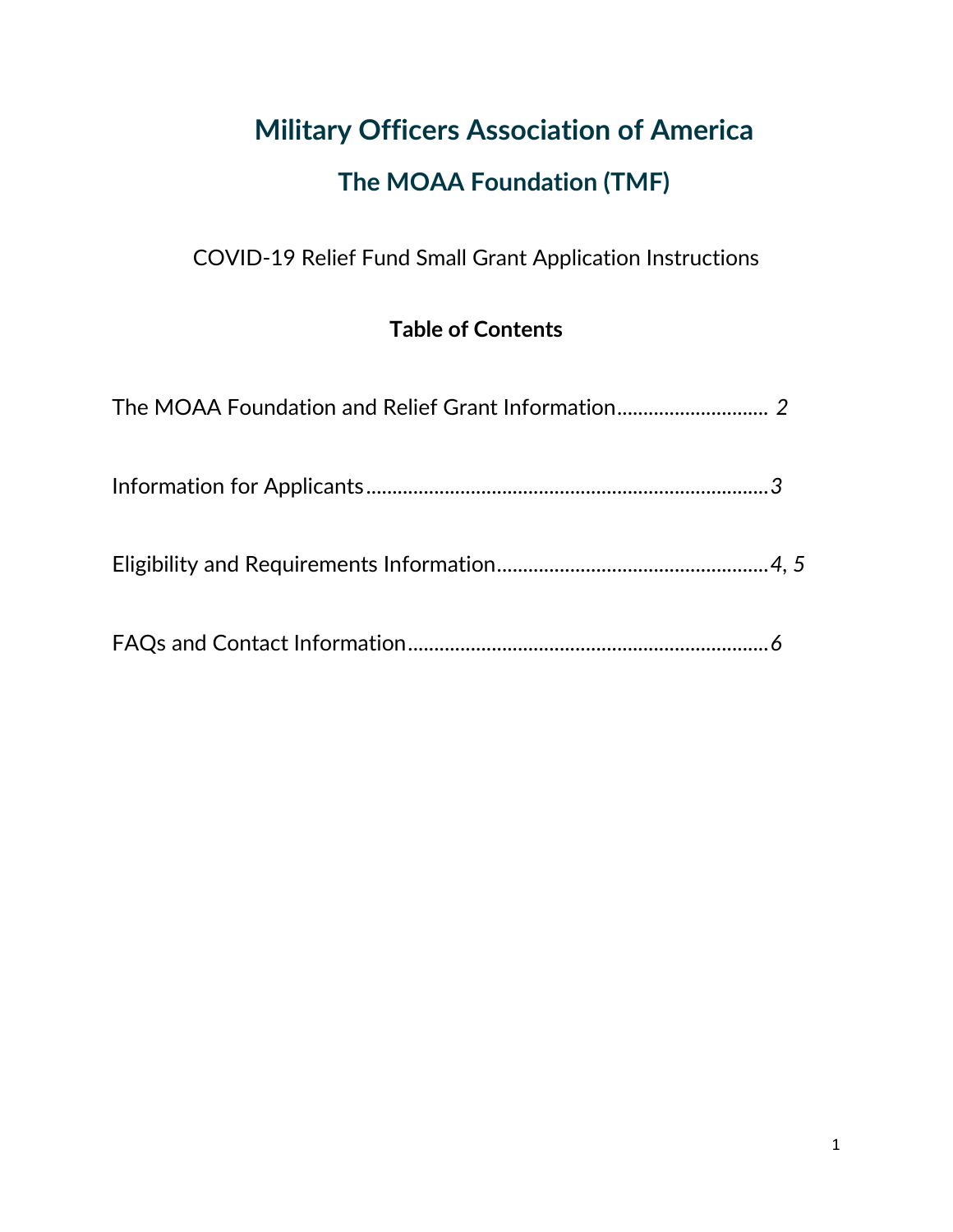#### **About the MOAA Foundation**

More information about the MOAA Foundation can be found at [MOAA.org/Foundation](https://www.moaa.org/foundation).

#### **The MOAA Foundation COVID-19 Relief Fund**

As the nation endures the effects of the spread of the novel coronavirus (COVID-19), the MOAA Foundation is focused on providing enhanced levels of support and services to those currently serving, veterans, and their families.

To meet the current and emerging needs of this community, and to get ahead of the demand, we established the COVID-19 Relief Fund. Thanks to our donors' generosity, we have been able to provide immediate support in areas of critical need to those who need it most.

More information about MOAA's COVID-19 Relief Fund can be found at [MOAA.org/covid19milsupport.](https://www.moaa.org/covid19milsupport)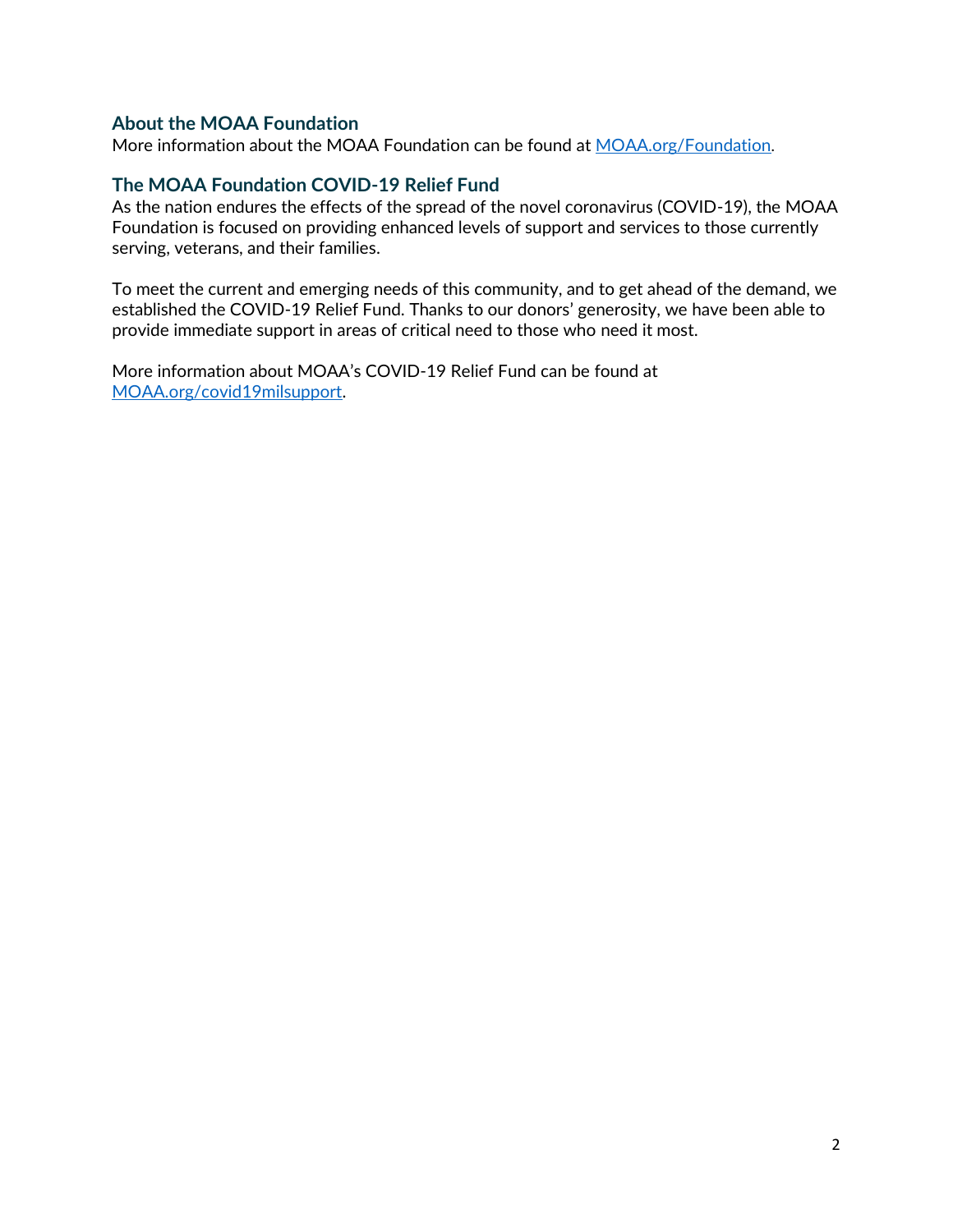#### **Information for Applicants**

Thank you for your interest in applying for a grant through the MOAA Foundation's COVID-19 Bill Pay Relief initiative. Please follow the below instructions for submission.

1. Ensure you have thoroughly read the eligibility requirements within this instruction guide prior to completing the application.

2. Once complete, please send (email preferred) the application and any applicable corresponding documents directly to the MOAA chapter member who sent you this application.

**NOTE:** Unless specifically asked by a MOAA National staff member, **please do not include** any personal identifiable information (PII) (e.g.: Social Security number or documents that contain PII) with your application submission.

3. The chapter member you have sent this application to will complete a Verification Form to send to MOAA National, along with your application and any corresponding documents for further review.

**Note**: Processing times may vary depending on demand but we are working hard to process requests as quickly as possible.

4. Once a decision has been made regarding an application, the Development Team at MOAA National will notify you of the result via email only. If you indicated on your application that you wish for us to share your application results with the chapter that sponsored your application, we will notify the chapter member who submitted your application in a separate email.

a.) If the grant will be awarded, your email notification will include a request for information to transfer funds electronically to your bank account via an electronic funds transfer (EFT) and any other required documentation (receipts/reporting requirements, testimonial request, etc.). The email will also include instructions on how to send banking information securely.

5. Please reach out to the Member Service Center at (800) 234-6622 or via e-mail to [relief@moaa.org](mailto:relief@moaa.org) with questions.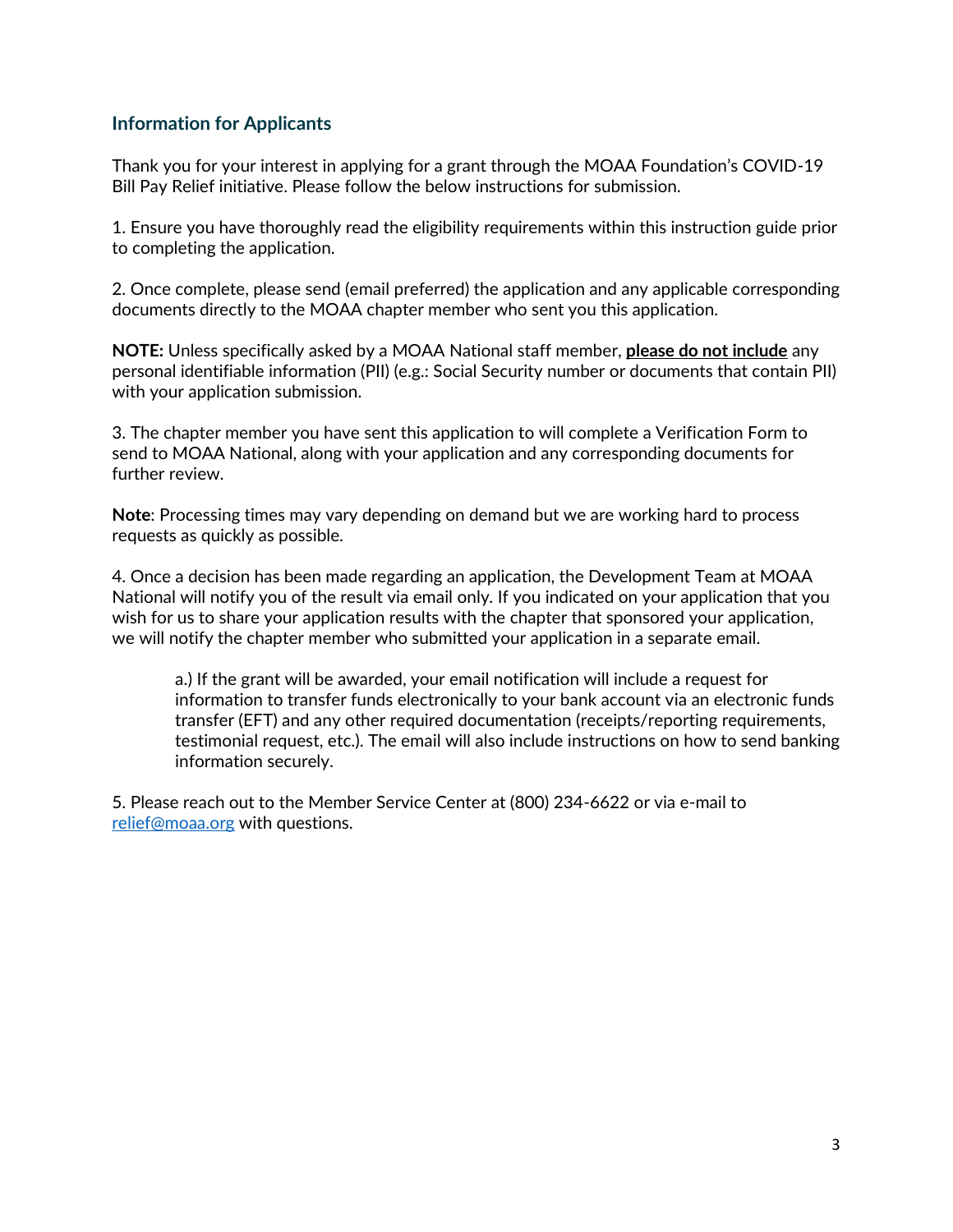#### **Eligibility and Requirement Information**

#### **Who is Eligible?**

The MOAA Foundation COVID-19 Relief Fund offers financial assistance for currently serving (including National Guard and Reserve), spouses of currently serving, veterans (with an honorable discharge), and caregivers of the same who are experiencing an unexpected, shortterm financial setback due to the COVID-19 pandemic. Open to all ranks and U.S. uniformed services. Preference will be given to those who are not eligible for support from service relief societies.

#### **What We Will Help With:**

- Rent
- Mortgage
- Auto Loan/Lease
- Utilities (electric, water, heat)
- Cell phone payments
- Internet access
- Additional grant categories, outside of the list above, will be considered on a case-bycase basis.

#### **Notes on Grants:**

- The grant amount cannot exceed the equivalent of three months of delinquent payments.
- Only one emergency grant request up to \$500 per household.
- Funds will be disbursed to the individual applicant, and a payment receipt is required within 30 days.
- Bills with a past due balance dated prior to March 1, 2020, will not be considered.
- The MOAA Foundation will not assist with any legal fees.
- Grants available on first-come, first-served basis. However, priority will be given to caregivers and veterans not currently eligible for service relief society or similar support and those who fall below the U.S. Median Household Income (or will as a result of job loss due to COVID-19 pandemic).
- All ranks, all branches of U.S. uniformed services (including National Guard and Reserve) are eligible.
- MOAA/Chapter members are eligible to apply, but membership is not required. Preference will NOT be given to applicants with MOAA/Chapter affiliation.

#### **Eligibility Requirements:**

To be eligible for this program you must:

- Be currently serving (including National Guard and Reserve), spouse of an active duty servicemember, veteran (with an honorable discharge), or a caregiver of the same.
- Provide proof of negative financial impact (layoff, reduced hours, etc.) because of the COVID-19 crisis.
- Have exhausted available liquid assets.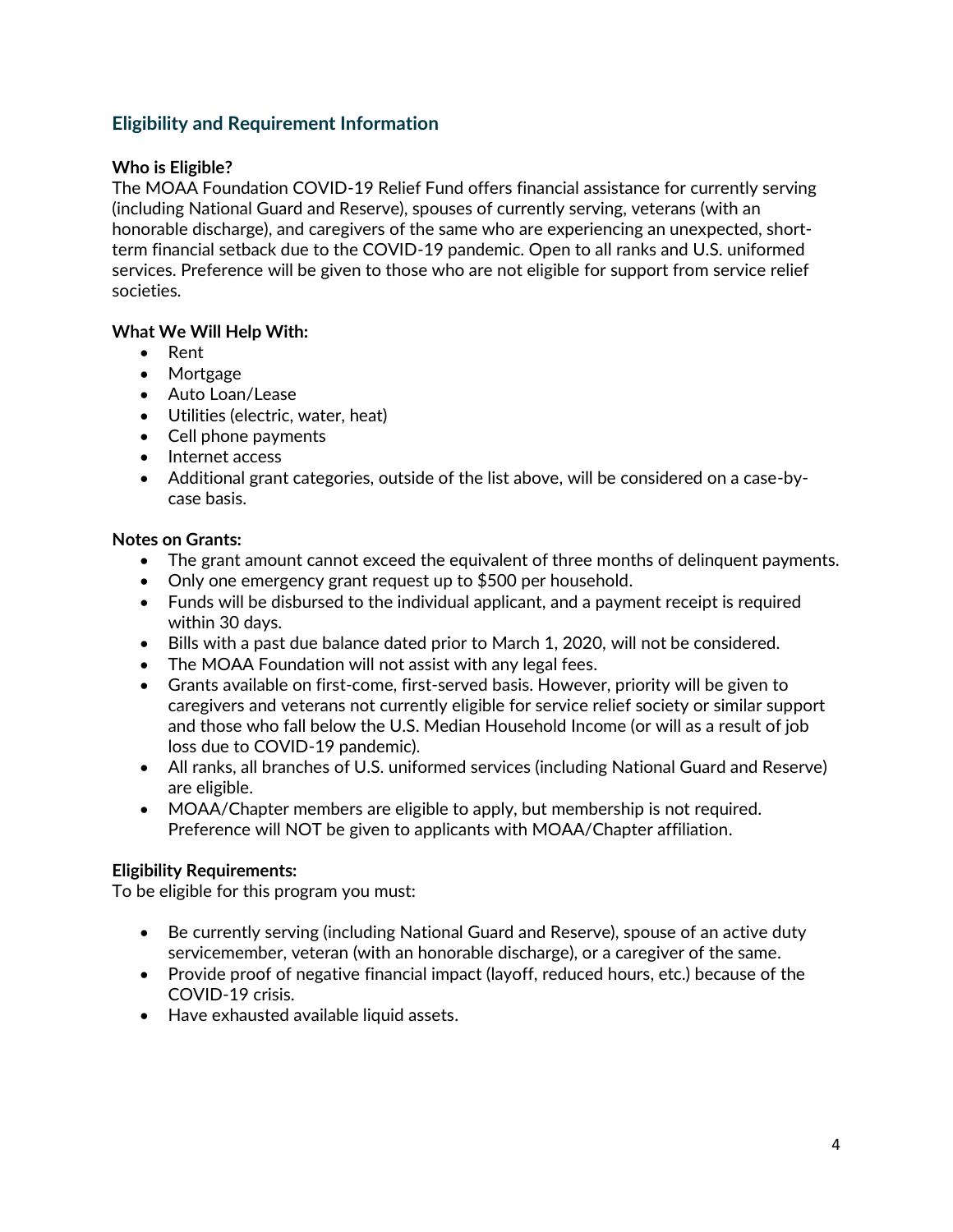#### **Required Documentation:**

*Unless specifically asked, please do not provide any personal identifiable information (PII) (e.g.: Social Security number or documents that contain this or other PII). Only provide this information to a verified MOAA staff member if/when requested.*

- Applications must include a copy of debt documentation (for example: a utility bill).
- Apartment lease and/or late notice required when requesting assistance with rent.
- You *may* be asked to provide proof of service/honorable discharge (DD-214) and/or your latest tax return (IRS Form 1040). Please do **NOT** provide this — or any other documentation with PII — unless specifically requested.
- Submit proof of negative financial impact (layoff, reduced hours, etc.).